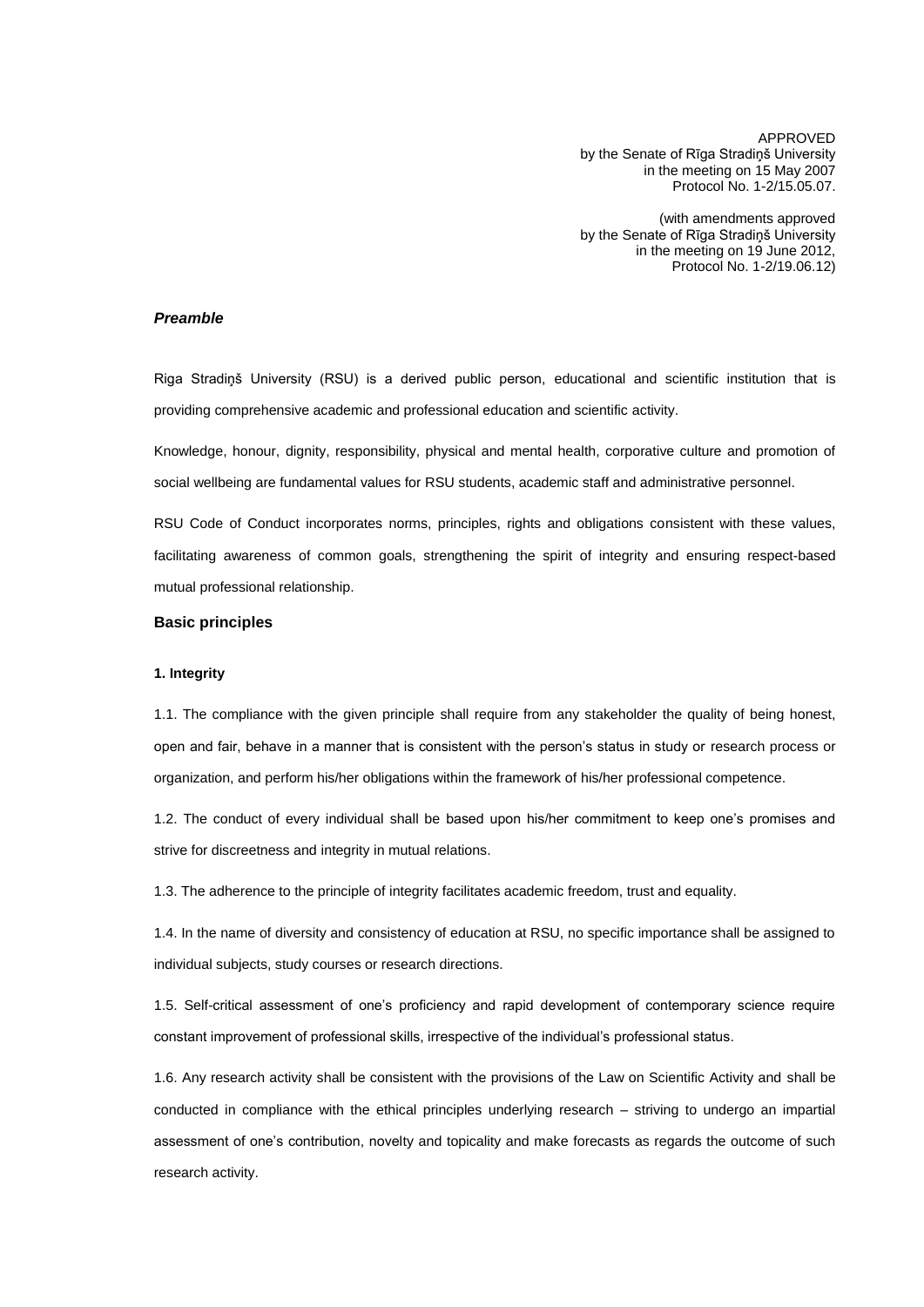1.7. Involvement in research is determined by the potential contribution to the relevant field of science or public benefit, instead of satisfying researcher's self-interest or dependence form sponsors.

1.8. RSU representatives shall refrain from occupying several positions or taking up any ancillary work what might raise concerns on apparent or actual conflict of interests.

# **2. Collegiality**

2.1. This principle is based upon mutual respect, tolerance, justice and favourable attitude, without tolerating any discrimination on grounds of ethnicity, race, gender, sexual orientation, political, philosophical or religious beliefs, social origin, property or family status or health condition.

2.2. Collegial relationships among academic personnel, students, employees and the administration shall consolidate the sense of belonging to RSU, pride in one's study and workplace.

2.3. The standard of mutual relationship in academic environment shall be characterized by diversity in opinion and conceptual approach, open exchange of thoughts, fair competition, without tolerating the use of any disagreements in fostering one's status or career.

2.4. The communication culture inherent in academic environment requires proper defence of one's opinion and recognition of constructive criticism.

2.5. Implementation of the principle of collegiality brings about the necessity to engage in constructive cooperation for solving conflict situations, by using inoffensive form of speech and conduct.

2.6. Students, academic and administrative staff support such cooperation and partnership offers that facilitate development of RSU, are consistent with the principles of RSU Code of Conduct and contribute to the development of the state, education, science and culture.

#### **3. Responsibility**

3.1. Every individual shall be responsible for his/her own acts and conduct both at intra-university level and in external relationships, and commits him/herself to the extent reasonably possible, not to act in a manner inconsistent with generally accepted moral standards that could be detrimental to RSU reputation and professional prestige of stakeholders involved.

3.2. With their moral attitude RSU students and personnel shall demonstrate affiliation to the university and loyalty towards university's traditions and values.

3.3. Every RSU representative shall treat RSU assets and moral values with uppermost care and to the extent reasonably possible, facilitate further increase thereof.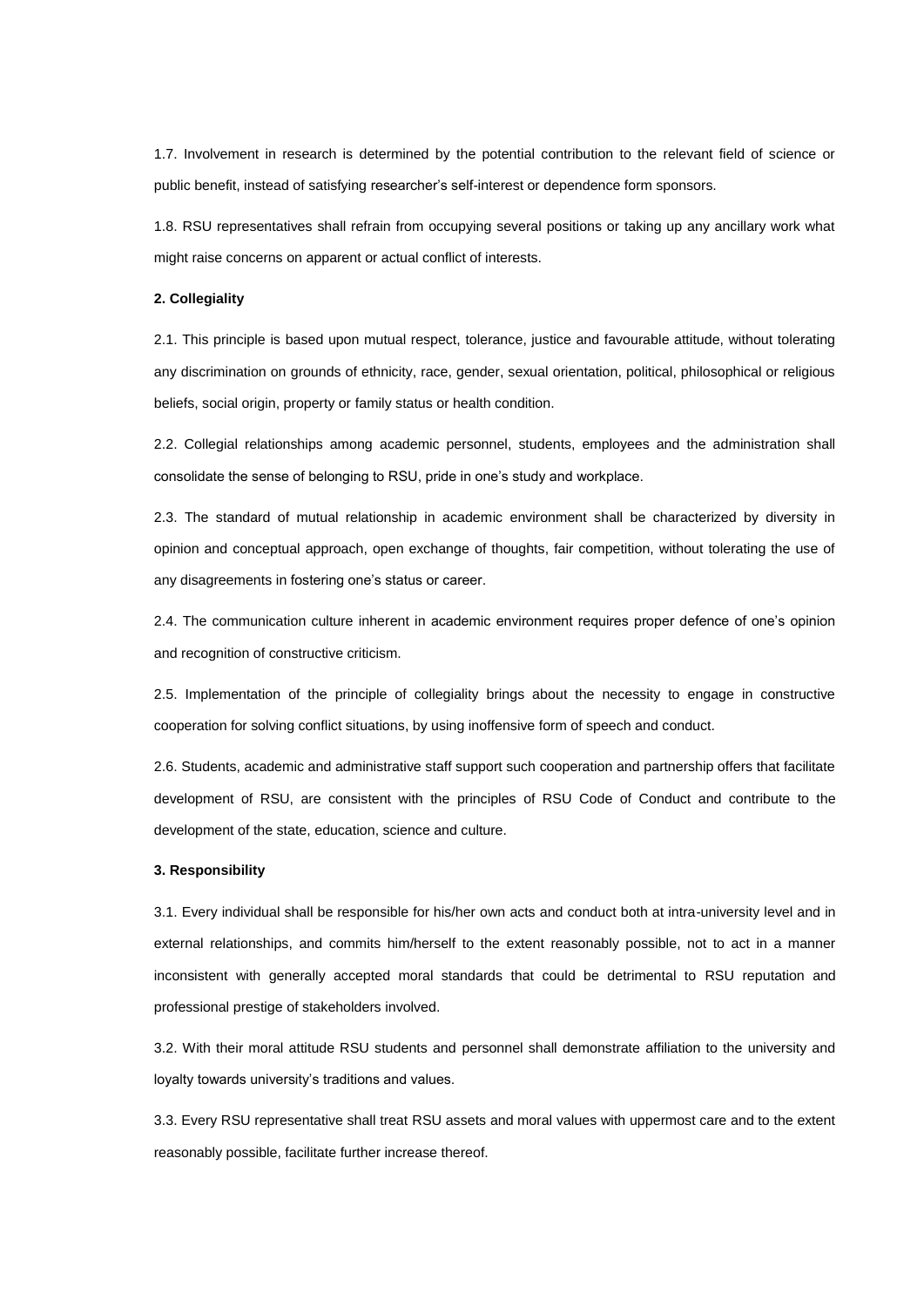3.4. The confidential nature of professional information and mutual relationship requires responsible handling of information. The individual who provides any information shall be responsible for the authenticity of the provided information as per his/her area of responsibility.

3.5. Every individual shall be responsible for his/her personal contribution to the development and quality of educational and research activity.

3.6. The involvement of students, academic and administrative staff in promoting RSU image and international recognisability should be supported and encouraged.

#### **4. Rights and obligations**

4.1. Every RSU representative shall fulfil his/her obligations towards the university in fair and honest manner, by respecting all existing procedures, internal regulations, applicable laws and having due regard to the rights awarded to him/herself and others.

4.2. Academic freedom provides to every individual the right of open and proper communication during any academic or professional relationship, expressing opinion and respecting the rights of others to freedom of expression. Everyone has the duty to listen and saturate oneself in the contents of what has been said (or written).

4.3. Everyone has the right to information consistent with his/her study or research goals. The acquisition and use of any information is governed by the principle of equal treatment embedded in the applicable laws.

4.4. The teaching staff is obliged to encourage consistency of undergraduates, residents and doctoral students in acquiring knowledge, simultaneously fostering their interest about new knowledge areas, methods, technologies and research activity.

4.5. Every employee and student may come up with suggestions, file objections and complaints regarding any matter which covers RSU operations and in doing so, act in a constructive manner, to facilitate collegial resolution of such issues.

4.6. Everyone has the right to be respected and to mutual respect. Attention, tolerance and mutual respect are simultaneously a right and an obligation.

4.7. RSU students and staff have the right to creative approach and initiative, public appraisal and recognition. The administration and the heads of structural units shall encourage recognition for any specific contribution in fulfilling one's duties and to facilitate professional growth and initiative of students, academic and administrative staff.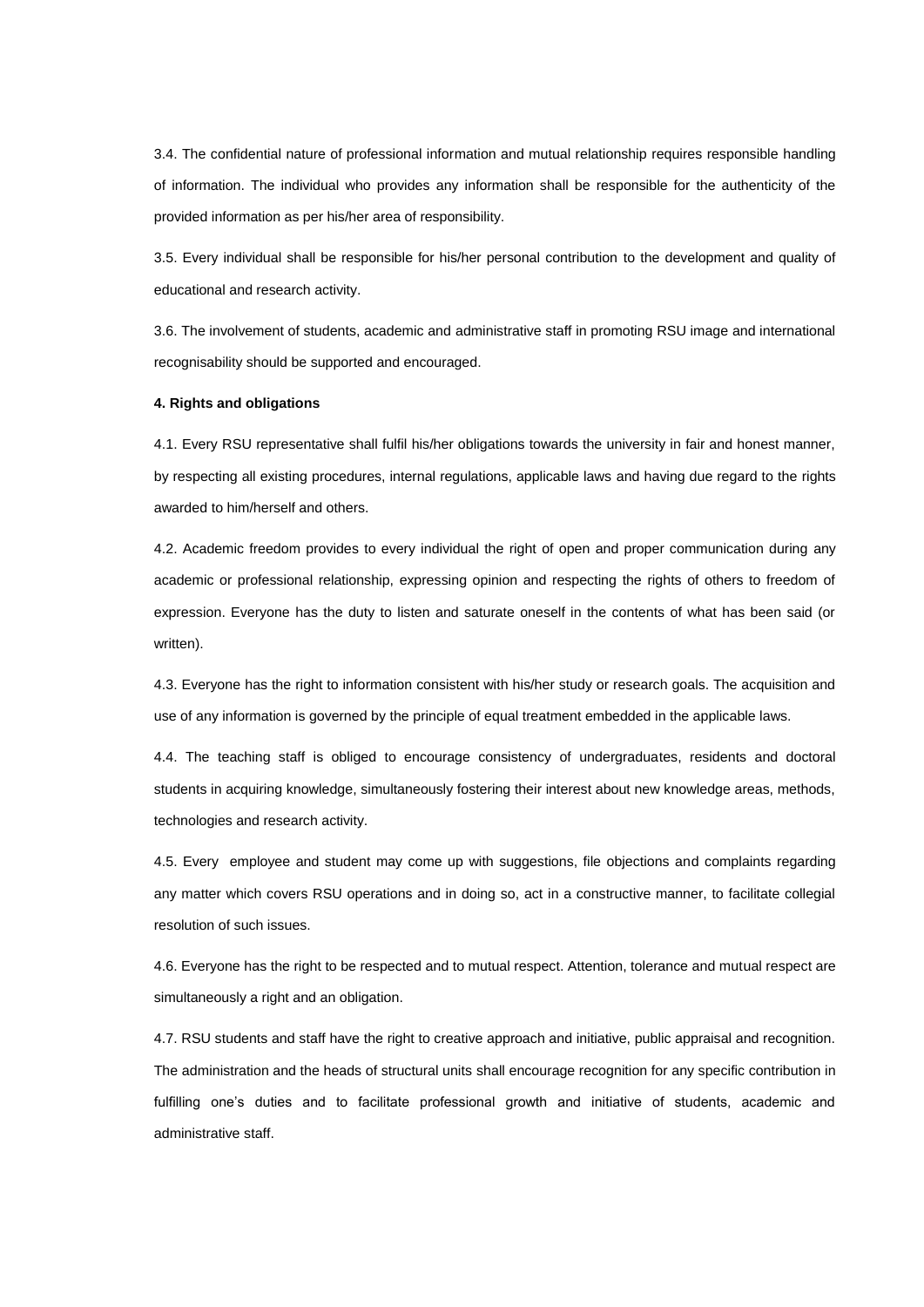4.8. In case of any mistakes or disagreement, everyone has the right to have such resolved in a professional environment. Everyone has the right to be heard, receive professional advice and criticism in a collegial manner.

4.9. In case of any mistakes admitted or disagreement, the head of the respective structural unit shall discuss the circumstances individually with the person involved and assess the situation in professional and collegial manner. The existing circumstances shall be disclosed to others, to prevent the recurrence of such situations, if applicable.

4.10. Everyone has the right to personal or public apology in case of any unethical behaviour towards him/her. Any person that has acted unethically shall apologize and to the extent reasonably possible remedy the effects of such conduct, contextually with the existing situation.

### **5. Implementation of the Code of Conduct**

5.1. Students, academic personnel and administrative staff may acquaint with the RSU Code of Conduct on RSU webpage. The code of conduct is revised and updated by RSU Ethics Committee and any proposed amendments are submitted for approval to RSU Senate.

5.2. In case of establishing any violations of RSU Code of Conduct, the representative of RSU staff may file a respective complaint to the RSU Ethics Committee composed of 4 members representing the academic and administrative staff and one RSU students' representative nominated by RSU Student Union and approved by RSU Senate for the term of office of 5 years.

5.3. Any complaints shall be reviewed by the Ethics Committee (hereinafter – the Committee) in meetings convened and chaired by the chairperson of the Committee who shall be elected by the members of the Committee from amidst themselves.

5.4. The Committee shall be deemed to have quorum if it is attended by more than a half of its members. If possible, any decisions of the Committee shall be taken by consensus, though, in case the members of the Committee are not able to reach consensus – by majority voting.

5.5. Prior to adopting a decision, the Committee shall hear (in oral or written form or via electronic means of communication) the persons involved. The Committee may request and receive information required for examining the matter also from other RSU employees and structural units and, if necessary, invite experts and RSU employees that may provide useful information on the respective matter.

5.6. The members of the Committee may not participate in hearing and resolving a matter, in case it concerns the respective member of the Committee or the structural unit he/she works for, or the member of the Committee is otherwise interested in the particular matter.